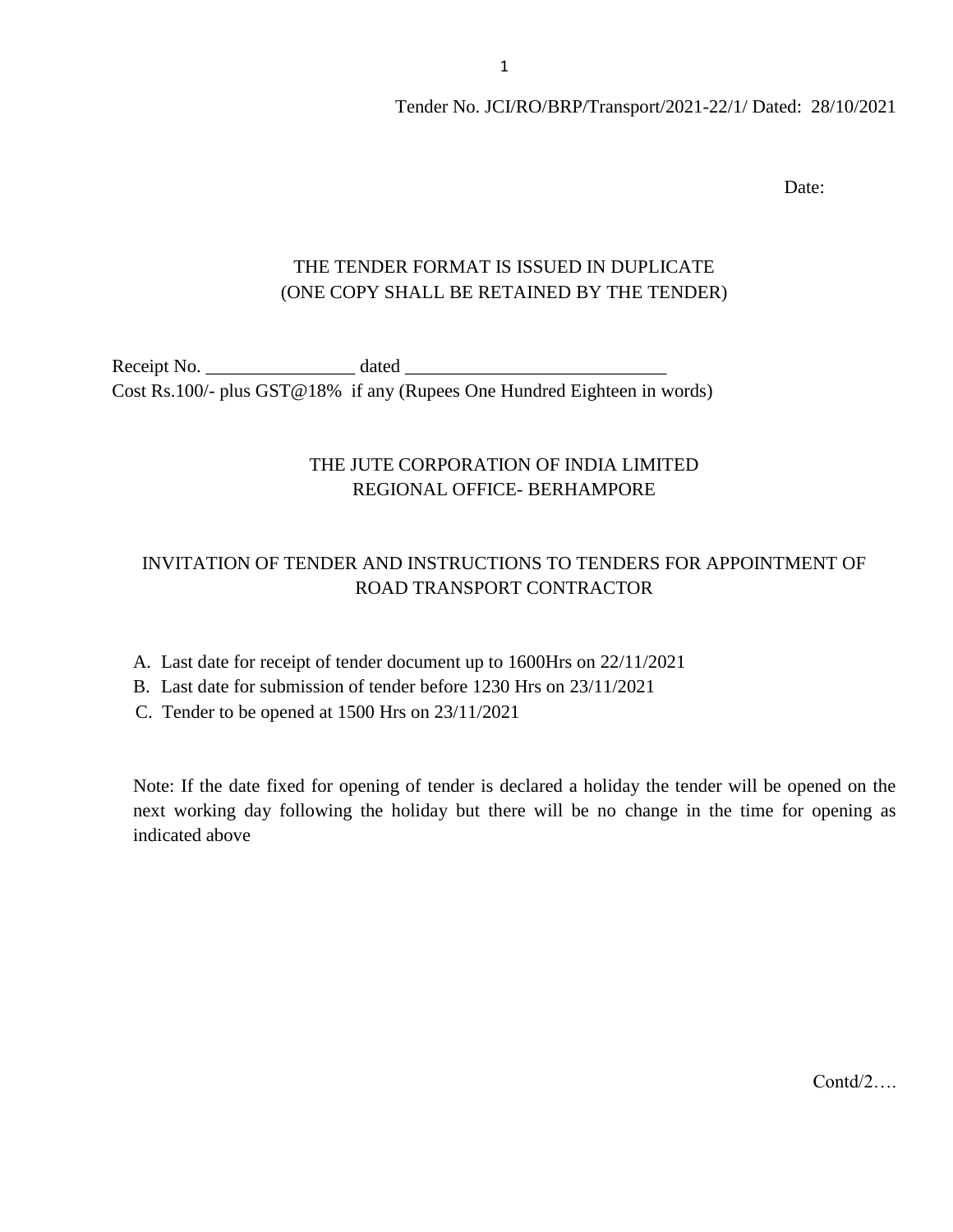### **GENERAL INFORMATION TO TENDERERS**

Sealed quotations are invited from established transport contractors who have experience in transporting jute bales for carrying jute bales (150 Kgs) from different purchase centres/storage godown under Berhampore Region, to different jute mills/Storage Godowns in and around Kolkata. Name of the DPCs of Corporation and Sections of jute mills are mentioned below.

#### **Name of the Purchase Center (DPCs)/Storage Godowns**:-

1. Bhagirathpur DPC 2. Cossimbazar DPC 3. Domkal DPC 4. Hariharpara DPC 5. Jalangi DPC 6. Jangipur DPC 7. Kaliganj DPC 8. Kaladanga JTM 9 Nazirpur DPC 10. Shaktipur DPC 11. Lalbagh JTM 12. Dhulian JTM 13. Dhulian JTM (130 kgs).

• Detail names of the Jute Mills under above mentioned section as mentioned in the Appendix  $-3$ 

### **Name of the Section (Kolkata)**

 1. B.T.Road 2. G.T.Road 3) Budge Budge 4) Howrah 5) Chengail (others) 6) Burdwan

#### **[**

#### **Name of the Section (Andhra Pradesh):-**

1. Visakhapatnam 2. Eluru 3. Vizianagaram

#### **2. Procedure for Tender Submission**

The transport contractors will have to submit their quotations in sealed envelope mentioning their full name/and contact details within **23/11/2021 before 1230 Hrs to the Regional Office Office, Berahmpore, 1st Floor, 3/15, K.K.Banerjee Road, Berhampore, Murshidabad, Pin-742101, West Bengal.** Quotation should be given by clearly mentioning section wise transport rates for carrying jute bales different storage points of the Corporation under Berhampore Region to different mills, as mentioned above. **Please find attached with this tender notice Annexure-1&2 included under technical bid and Annexure-3&4 included under price bid. The Annexures duly filled are to be submitted in two separate sealed envelopes super scribed A-Technical Bid containing Annexure 1 & 2 along with EMD and B-Price Bid containing Annexure 4, both the envelopes are then to be kept in another sealed envelope super scribing Tender No. & "TENDER FOR APPOINTMENT OF TRANSPORT CONTRACTORS" addressed to the Regional Manager of The Jute Corporation of India Limited along with name and address of the tender. The technical bid of the tenders will be opened first and then the price bid of only those tender will be opened who qualify in the technical bid. The tender will remain valid for acceptance within 90 days from the date of opening of the tender.**

#### **Date and Time of Tender Opening**

Tender will be opened on **23/11/2021 at 1500 Hrs at the Regional Office, Berhampore.**

The bidders or their authorized representatives are requested to be present in person at the time of opening the tender at **Regional Office, Berhampore**. The technical bid will be opened first. Technical evaluation will be carried out and the price bids of those tenderer who qualify in the technical bid will be opened in a later date.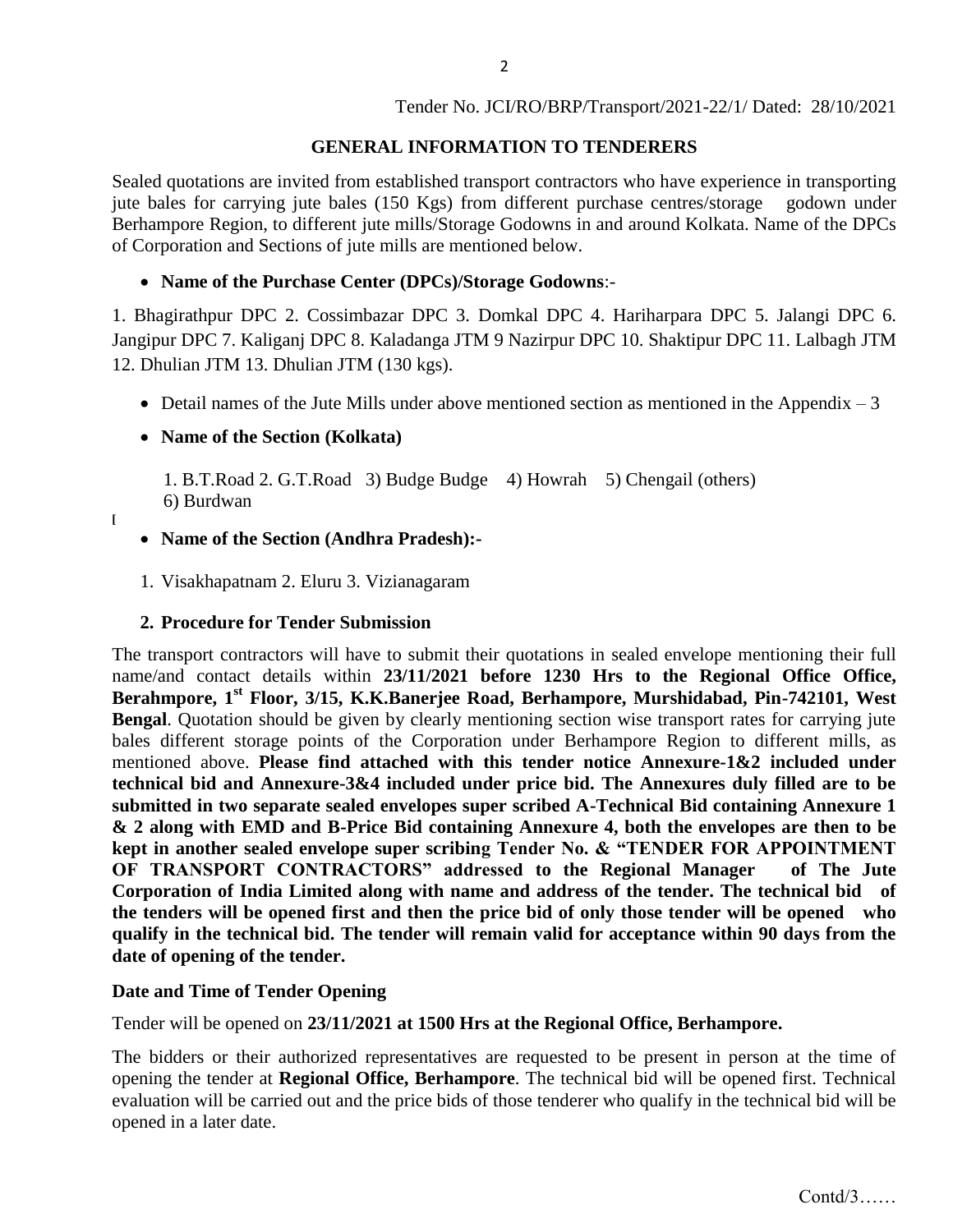#### **3. EMD & Security Deposit**

No provision regarding Bid Security has been kept in the Bid Documents; only provision for Bid Security Declaration is required to be submitted in the Bid Document.

#### **Authority: Ministry of Finance, GoI, Department of Expenditure Office Memorandum No. F. 9/4/2020-PPD dated 12th November 2020.**

#### **4. Method of selection**

Selection will be made on the basis of the lowest rates quoted by the bidder for transporting jute bales from different centres of the Corporation to Mills in and around Kolkata. Transport rates should be quoted without any cutting or overwriting. Any correction or overwriting in the rates quoted by the transporters will summarily reject the tender and will be cancelled. The successful bidder is required to accept the tender soon after his selection by the tender process failing which the EMD of the transporter will be forfeited and the transporter will be liable to pay for any loss incurred by JCI due to such action of his. Guidelines laid down in CVC circular number 4/3/07 dated: 03.03.2007 is to be followed for negotiation with the lowest bidder.

#### **5. TERMS AND CONDITIONS**

**.**

a. Tenderers who have been blacklisted or otherwise debarred by JCI or any department of Central or State Government or any other Public Sector Undertaking will be ineligible during the period of such blacklisting or for a period of five years, whichever is more.

b. Any Tenderer whose contract with the The Jute Corporation of India, or any department of Central or State Government or any other Public Sector Undertaking has been terminated before the expiry of the contract period at any point of time during last five years, will be ineligible to participate.

c. Tenderer who's Earnest Money Deposit and/or Security Deposit has been forfeited by The Jute Corporation of India or any department of Central or State Government or any other Public Sector Undertaking, during the last five years, will be ineligible.

d. If the proprietor /any of the partners of the Tenderer firm/any of the Director of the Tenderer company have been, at any time, convicted by a court for an offence and sentenced to imprisonment for a period of three years or more, such Tenderer will be ineligible to participate

e. While considering ineligibility arising out of any of the above clauses, incurring of any such disqualification in any capacity whatsoever (even as a proprietor, partner in another firm, or as director of a company etc.) will render the Tender disqualified.

f. The rate will remain valid for 06 (Six) months from the date of acceptance of the tender and may be extended up to two or three months in special circumstances with proper approval from the Regional Manager.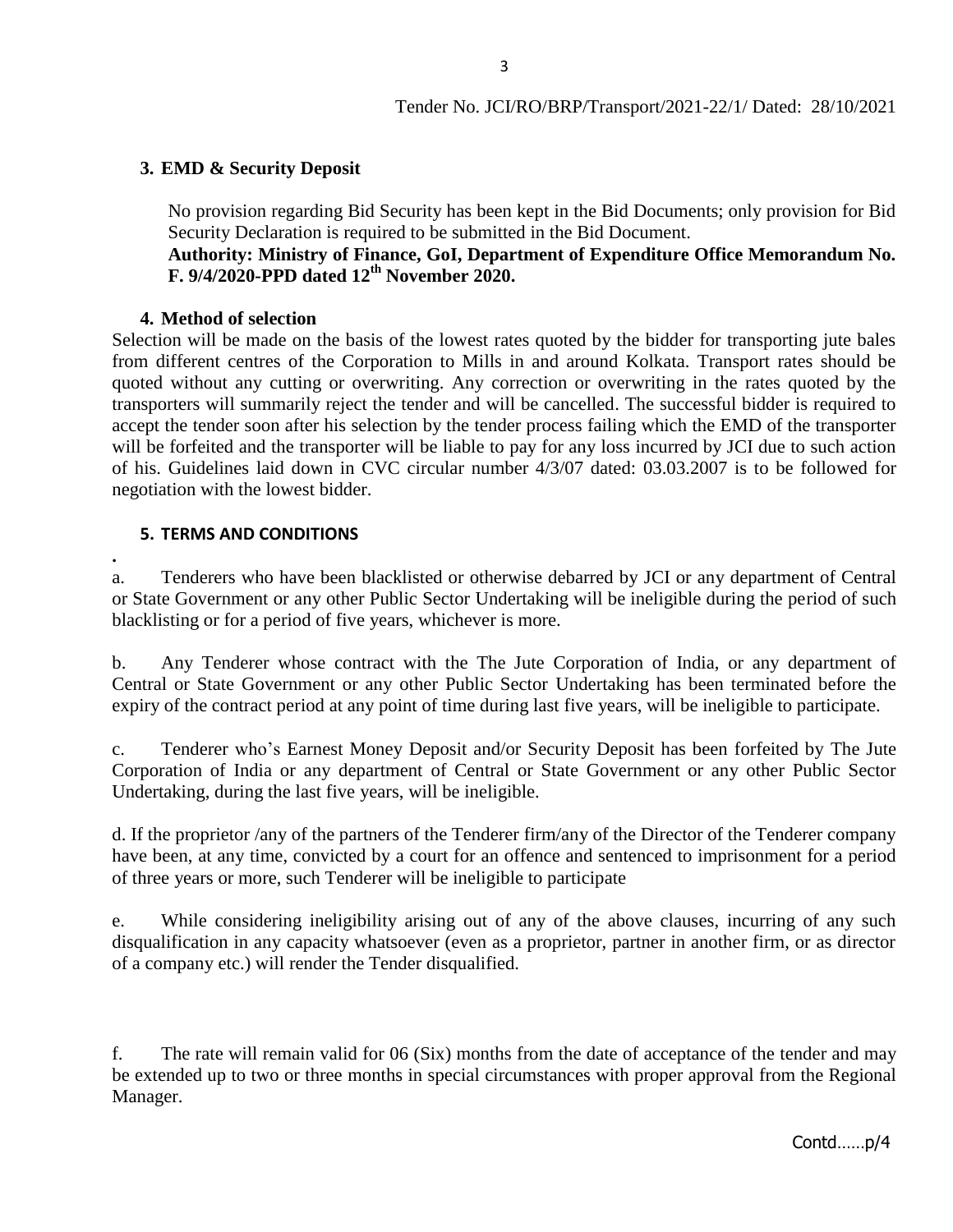g. The work order will be issued to the lowest bidder or will be distributed among the lowest bidders at the discretion of Regional Manager. In case of failure to lift jute within stipulated period as per work order. Regional Manager reserves the right to cancel the tender partly or fully or to impose suitable penalty without assigning any reason and may engage other transporter to lift the said consignment in approved rate at the risk & cost of the contracted transporter

h. Sub-contracting of job is not allowed by any means. If at any point of time it comes to the notice of the Corporation about any sub-contracting such contract will be cancelled. Corporation reserves the right to accept or reject any or the entire tender and/or split among the lowest transport contractors at their absolute discretion without assigning any reason whatsoever

i. Any variation of contract rates due to fluctuation in fuel cost may be considered based on the following points and formula:

i) The rate quoted by the bidder will be firm throughout the contract period except for escalation/deescalation of HSD prices announced by Oil Company (Price reference of Public Sector Oil Co's only will be considered)

ii) Escalation/De-Escalation of transport rates only on account of increase/decrease in the diesel price will be considered.

iii). Escalation/De-Escalation clause shall be applicable only, when the impact of series of diesel price increase / decrease results in accumulated net increase/decrease of than Rs 2.00/- per Liters (Rs. Two only) from the base contracted rate of HSD.

iv) Such increase/decrease shall be applicable only for the prospective period from the date on which the accumulated impact reaches more than Rs.2.00 & above.

v) The formula for escalation/ de-escalation of transport charges is as follows:

 $0.25$  x Ax  $(C-B)$ 

B

A= Base Rate for transportation as per contract.

B=Ruling price of HSD applicable at( Kolkata for Regions in West Bengal, Guwahati for Regions in Assam, Bhubaneswar for Regions in Orissa, Vishakhapatnam for region of AP & Purnea for Regions in Bihar) as on date of contract.

C= Revised price of HSD of the concerned location.

The diesel rate prevailing at the Indian Oil Corporation outlets at the concerned Region (as in B) will be taken in to consideration for revision in rates. The contractor is, therefore advised to ensure that all the necessary documentation and properly furnish the same

vi). Copies of valid Income Tax PAN, Professional Tax, Trade License, Proof of Business address with contact Numbers have to be submitted with the tender. Failure to submit any of the above mentioned may lead the bid to be cancelled at the discretion of the Regional Manager. Bidders having Certificate of Registration issued by Ministry of Road Transport & Highway under the provisions of the Carriage by Road Act 2007 will be given preference.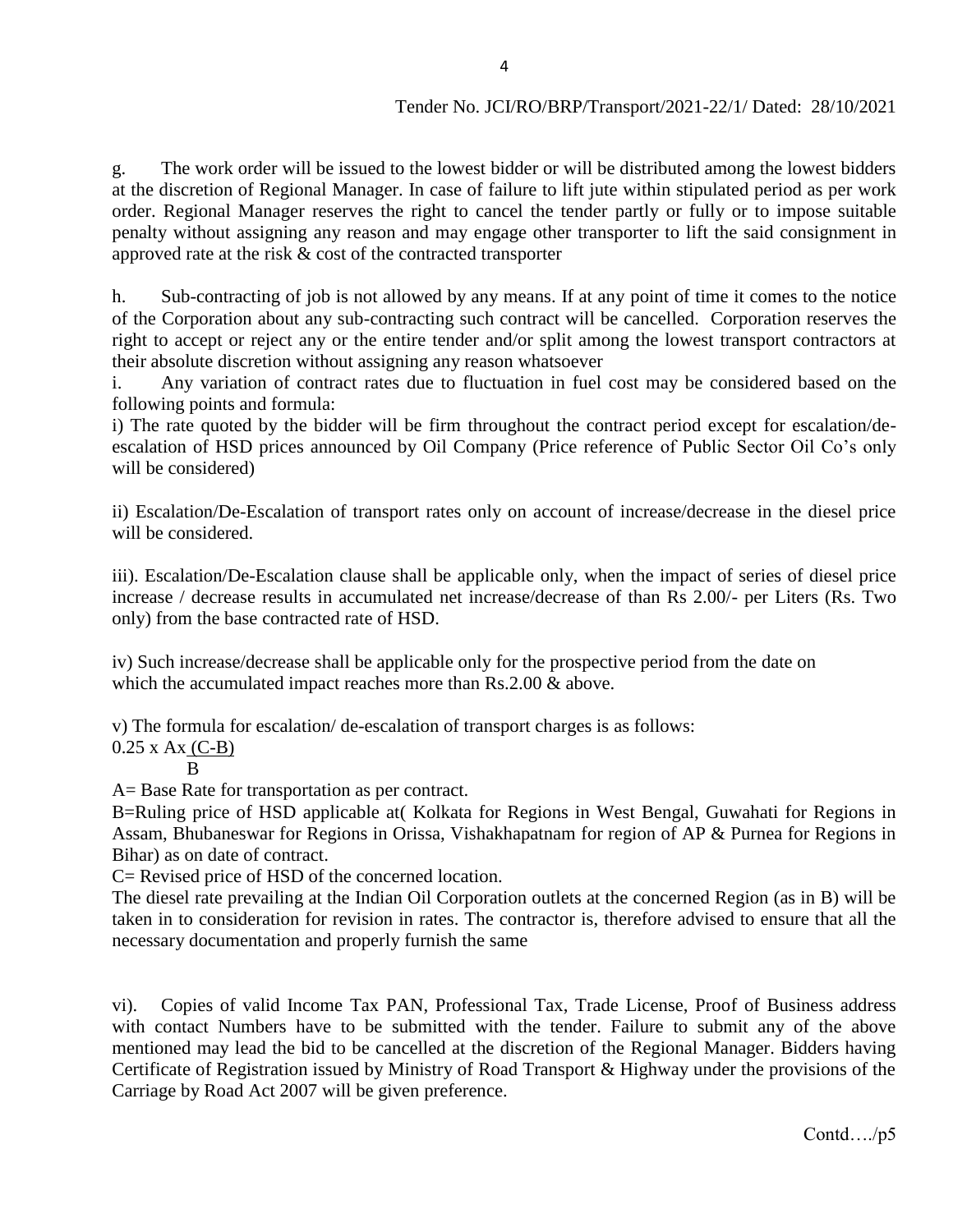**5**. Person(s) signing the tender shall clearly state the capacity on the basis of which he is or they are signing the tender (it means whether he is proprietor, Partner or Director of Business entry).

**6.** Any kind of loss/damage of jute bales during transit have to be borne by the contractors. All consignments must be weighed nearest to the loading point and nearest to unloading (i.e. outside mill point) and mill point, failure to which any shortage in weight between the points will be deducted from transport bill of the concerned transporter. No demurrage whatsoever will be paid to the transporter by JCI in case of detention of lorry/trucks in mill (unloading point).

**7.** During transit stocks should be appropriately covered by tarpaulin sheet to protect the goods from rain or other damage.

**8.** Regional Manager reserves the right to terminate the contract at any time during the tender validity period without assigning any reasons thereof by giving seven days' notice in writing to the contractor at the notified address and the Contractor shall not be entitled to any compensation by reason of such termination. The action of the Regional Manager (Berhampore Region) under this clause shall be final conclusive and binding on the contractor.

**9.** Transporter should collect Bill of Supply from JCI for every consignment. Transporter should also generate E-way bill for every consignment whenever required from the key given by JCI.

#### **10. Corrupt practices**

Any bribe, commission, or advantage offered or promised by or on behalf of the Tenderer to any officer or official of the Corporation shall (in addition to any criminal liability which the Tenderer may incur) debar his tender from being considered. Canvassing on the part of, or on behalf of, the Tenderer will also make his tender liable to rejection.

**11.** The Jute Corporation of India reserves the right to reject any or all the tenders without assigning any reason. The successful Tenderer will be intimated of the acceptance of his tender by a letter/telegram/fax/email.

**12.** In case of any clear indication of cartelization, the Corporation shall reject the tender(s), and forfeit the EMD.

**13.** If the information given by the Tenderer in the Tender Document and its Annexures & Appendices is found to be false/incorrect at any stage, THE JUTE CORPORATION OF INDIA LTD of India s h a l l have the right to disqualify/ summarily terminate the contract, without prejudice to any other rights that the Corporation may have under the Contract and law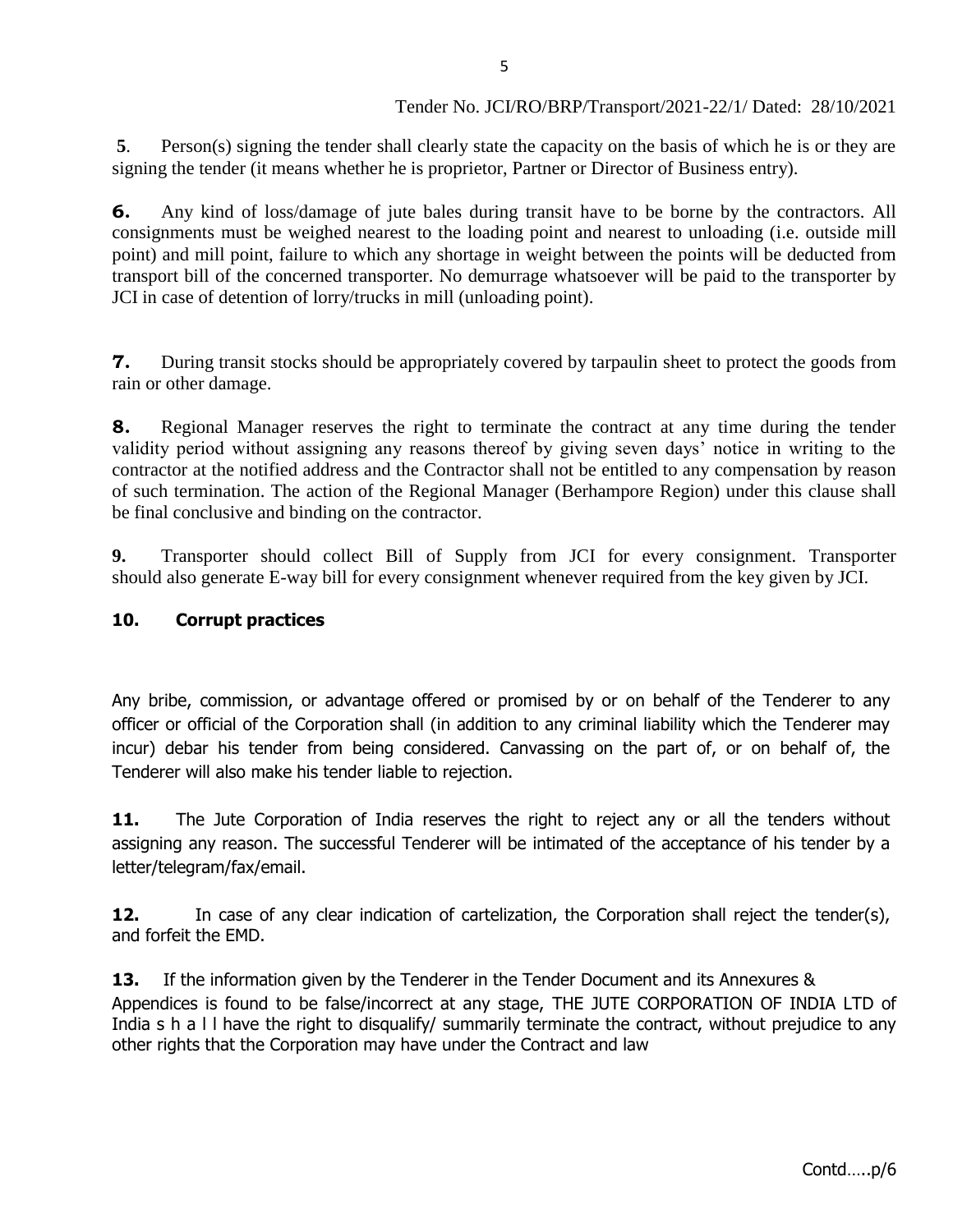#### **14.** Bribe, Commission, Gift etc**.**

An Act of bribe, gift or advantage, given, promised or offered, by or on behalf of the Contractor, or any one of their partners/Directors/Agents or officials, or any person on his or her behalf to any officer, officials, representative or agent of the Corporation, or any person on his or their behalf, for showing any favour or forbearing to show any disfavour to any person in relation to the Contract, shall make the Contractor liable for termination of this Contract or any other Contract with the Corporation and the contractor shall be liable to reimburse the Corporation of any loss or damage resulting from such cancellation.

### **15. Liability of Contractor for losses suffered by Corporation**

(a) The Contractor shall be liable for all costs, damages, registration fees, charges and expenses suffered or incurred by the Corporation due to the Contractor's negligence and un-workmanlike performance of any services under this Contract, or breach of any terms of the Contract, or failure to carry out the work under the Contract, and for all damages or losses occasioned to the Corporation, or in particular to any property belonging to the Corporation, due to any act, whether negligent or otherwise, of the Contractor or his employees. The decision of the REGIONAL MANAGER regarding such failure of the Contractor and their liability for the losses, etc. suffered by the Corporation, and the quantification of such losses, shall be final and binding on the Contractor.

(b) Without prejudice to the generality of the foregoing, it is a further condition of the Contract that in the event of failure of the Contractor to provide the number of trucks per day as indented by the Corporation, the contractor will be liable to pay the Corporation Liquidated Damages @ Rs. 300/ with maximum of Rs. 1000/-( One Thousand) per truck per day for a 9 MT/12MT/16MT truck which the parties to the contract having agreed to as a reasonable estimate of the losses to the Corporation arising on account of such failure.

(c) The Contractor shall provide sufficient number of tarpaulins for each truck to cover the bags of Jute bales etc. and take reasonable precautions to avoid wetting/damage/loss to Jute bales during the transport. In the event of deficiency in service by contractor in not providing the tarpaulins for spreading on the decks of trucks or for covering the truck after loading, Liquidated Damages @ Rs. 250/- per jute bale will be imposed by the concerned REGIONAL MANAGER/Regional Manager without prejudice to any other right or remedies under the contract and law.

#### **16. Summary termination of the Contract**

(a) In the event of the contractors having been adjudged insolvent or going into liquidation or winding up their business or making arrangement with their creditors or failing to observe any of the provisions of this contract or any of the terms and conditions governing the contract, the Regional Manager shall be at Liberty to terminate the contract forthwith without prejudice to any other right or remedies under the contract and law and to get the work done for the unexpired period of the contract at the risk and cost of the contractors and to claim from the contractors any resultant loss sustained or cost incurred.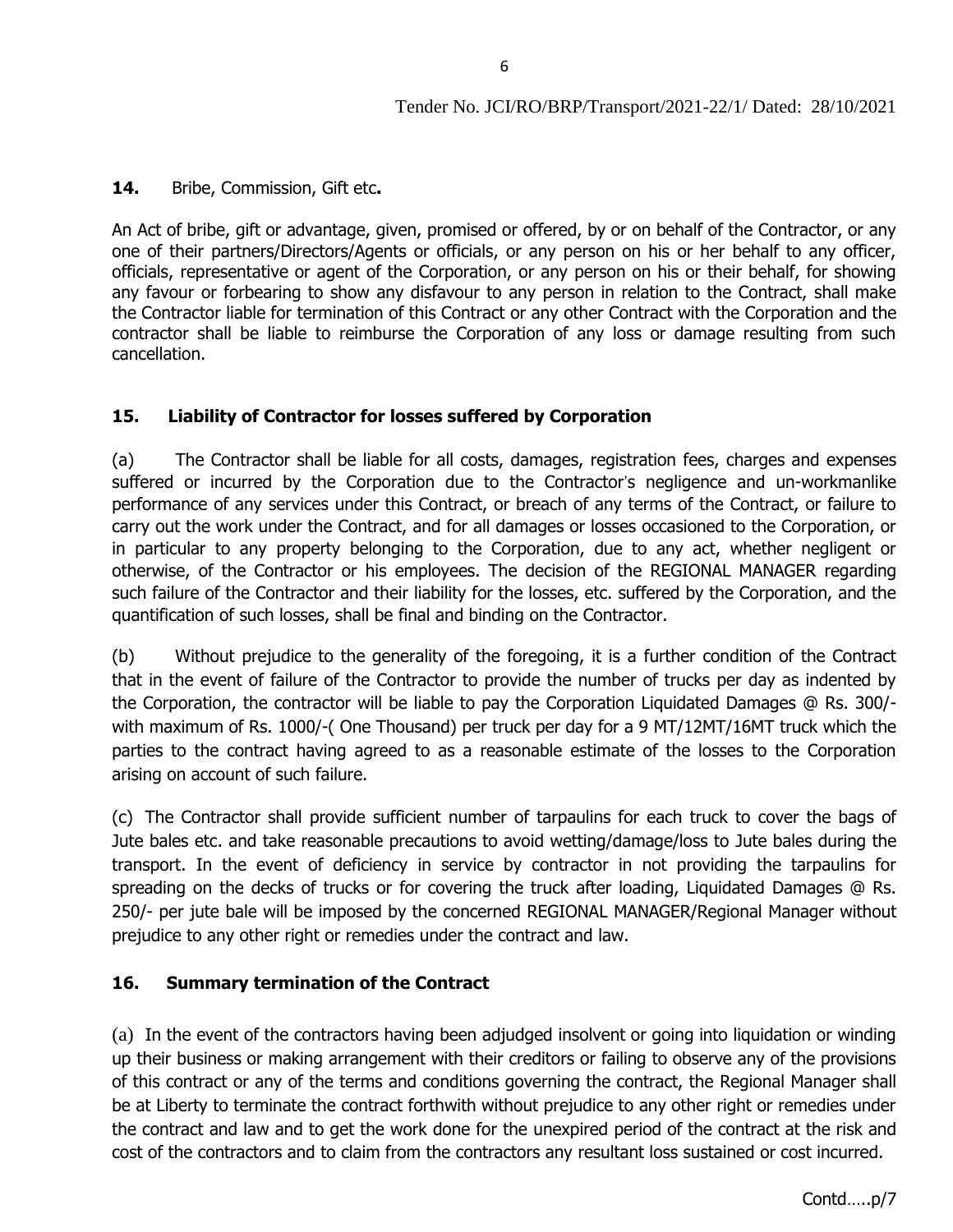(b) The Regional Manager shall also have without prejudice to other rights and remedies, the right, in the event of breach of the contract of any of the terms and conditions of the contract to terminate the contract forthwith and to get the work done for the unexpired period of the contract at the risk and cost of the contractors and/ or forfeit the security deposit or any part thereof for the sum orsums due for any damages, losses, charges, expenses or cost that may be suffered or incurred by the Corporation due to the contractor's negligence or un-workman like performance of any of the services under the contract.

### **17. Responsibilities of the Contractor**

(a) The Contractor shall be responsible to supply adequate and sufficient number of trucks for transportation of jute bales and carrying out any other se

(b) Services under the Contract in accordance with the instructions issued by the Regional Manager or an officer acting on his behalf.

(c) The Contractor shall transport by trucks to be arranged by him such number of jute bales as may be required from day to day by the Regional Manager or an Officer acting on his behalf.

(d) The Contractor shall obtain daily from the Regional Manager or any officer acting on his behalf the programme of loading for the next date/day and shall provide adequate number of lorries/trucks in good condition in accordance with this programme and shall ensure that the lorries, trucks etc. are positioned at the different loading points as indicated by the Regional Manager or any officer acting on his behalf, daily at the time specified.

(e) In special cases the Contractor may also be required at short notice to arrange to transport jute bales and shall bound to comply with such requests.

(f) The quantity mentioned in any programme given by the Regional Manager or any other officer acting on his behalf may be altered and the Contractor shall be bound to supply lorries/trucks required for the quantity shown in the programme. He shall not be entitled to any compensation whatsoever for not entrusting him with the quantity of work specified in any programme issued to him.

The Contractor shall be responsible for the safety of the goods from the time they are loaded on their truck from godowns /mandis/ rail heads until they have been unloaded from the trucks at godowns or at other destinations as specified in the Contract or as directed by the Regional Manager or any other officer acting on his behalf. The contractor shall provide tarpaulins on decks of the truck so as to avoid loss or damage of jute bales in the decks of the truck and shall be liable to make good the value of any loss, shortage or damage during transit. The representative of the Contractor shall be present at the time of checking of the weights at the loading/unloading points etc. The REGIONAL MANAGER/Regional Manager of the Corporation as the case may be will be the sole Authority for determining the quantum of the loss.

(g) The Contractor shall be liable to obtain Transit Insurance Cover from a General Insurance Company in favour of the Corporation against loss or damage to the jute bales entrusted to him for transportation.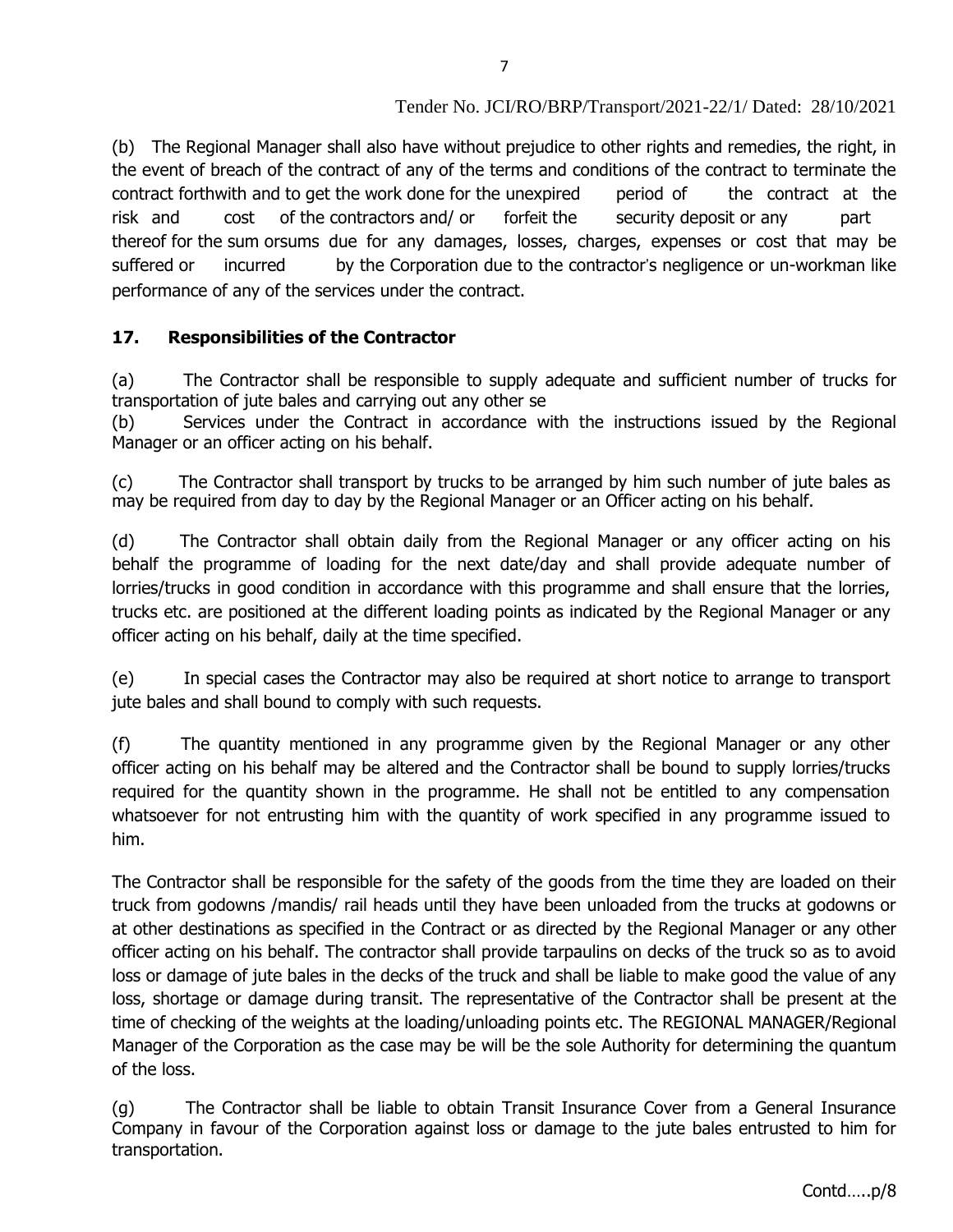(h) The loading of the stocks will be restricted to the rated axle load of the commercial vehicle prescribed under the Motor Vehicles Act and Rules there under as amended from time to time and the Contractor will abide by such rules in regard to loading of vehicles. If any penalty is imposed by any authority or any action is taken, in the event of overloading the vehicle, the Contractor shall be solely responsible for the same. Any Contractor resorting to overloading of the trucks in violation of the R u l e s will be treated as violating the terms & conditions of this Contract for which his Contract is liable to be terminated.

(i) The Contractor shall be liable for any loss/damage caused by any delay in the delivery of goods due to breakdown of vehicle or its detention by the police or other Authorities for noncompliance with any of the Rules and Regulations.

(j) The Contractor shall not allow any other goods to be loaded in the lorries/trucks in which the jute bales of the Corporation are loaded.

#### **18. RECOVERY OF DAMAGES**

Regional authority reserves the right to recover damages for failure on the part of the contractor in the following circumstances.

- a. Non supply of goods carried within stipulated time as per requisition of Regional Office or centres either over phone or written.
- b. Loss of goods by rain or other damage due to failure in over by tarpaulin or other
- c. Non weighment of goods at nearest to loading point, nearest to mill points and mill points
- d. If the difference in weight between the DPC point and outside mill point is more than 25 Kgs. then the value of the weight difference exceeding the permissible amount i.e. 25 Kgs calculated in terms of landing price of the jute at the destination point will be adjusted from the freight charges
- e. Non carrying of the document like Bill of Supply, Way Bill, Challan etc. during transportation
- f. In any other cases as deemed fit by the regional authority

#### **19. ARBITRATION & GOVERNING LAWS**

Any controversy, dispute or disagreement of whatsoever nature between the parties arising out of or in relation to the tender/ contract and/ or relating to the construction, meaning, scope, performance, operation or effect of the tender/ contract or the validity or the breach thereof, shall in the first instance be attempted to be resolved amicably through discussions/ negotiations between the parties and in the event parties are unable to resolve the dispute amicably within a period of 15 days, such disputes or matters shall be referred for Arbitration. The Arbitrator (other than the employee of the parties hereto) shall be a Sole Arbitrator to be mutually appointed by both parties within a period of 15 days, failing which the sole Arbitrator shall be appointed as per the provisions of the Arbitration and Conciliation Act 1996 as amended and the decision/ award of the Sole Arbitrator shall be final and binding upon the parties hereto. The language of the arbitration shall be English and the seat of the arbitration shall be at Kolkata.

Contd…p/9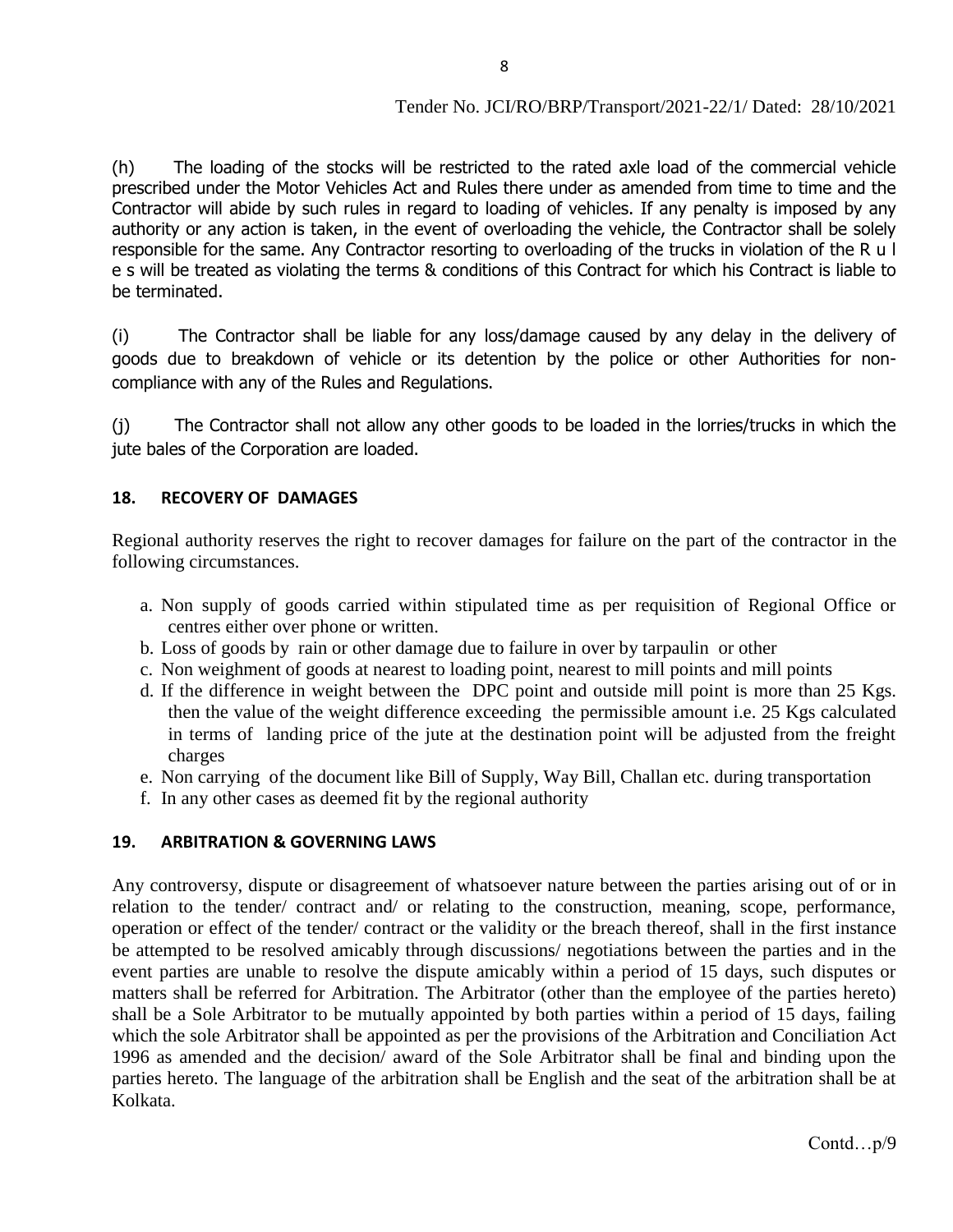This Tender/ Contract will be governed by the Laws of India for the time being in force and only the Courts at Kolkata shall have exclusive jurisdiction over any matters arising out of this tender/ contract.

9

## **20. PAYMENT TO TRANSPORTER**

Payment of transport bill will be made either from Centre or Regional Office as per practice followed by the region on submission of necessary bills, weighment receipt and proof of delivery along with mill receipts

## **21. TAXES AND OTHER DUES**

Necessary deduction will be made from transport bills on account of applicable taxes and levies as applicable from time to time.

## **22. Force Majeure**

The contractor will not be responsible for delays which may arise on account of reasons beyond their control of which the Regional Manager shall be the final judge. Strikes by contractor's workers on account of any dispute between the contractors and their workers as to wages or otherwise will not be deemed to be a reason beyond the contractors control and the contractors shall be responsible for any loss or damage which the Corporation may suffer on this account . However force majeure will be accepted on submission of adequate proof thereof.

### **23. Indemnification**

The contractor shall indemnify the purchaser against all actions, suit, claims and demand or in respect of anything done or omitted to be done by contractor in connection with the contract and against any losses or damages arising out in consequence of any action or suit being brought against the contractor for anything above or omitted to be done by the contractor in execution of the contract.

## **24. PERIOD OF CONTRACT**

Period of contract shall be for 6 months, commencing from opening of the tender or award of contract, whichever is later and mutually renewable thereafter, subject to the satisfactory performance and compliance to the terms and conditions of the contract by the Contractor and as per requirement by the Corporation.

> Regional Manager The Jute Corporation of India Limited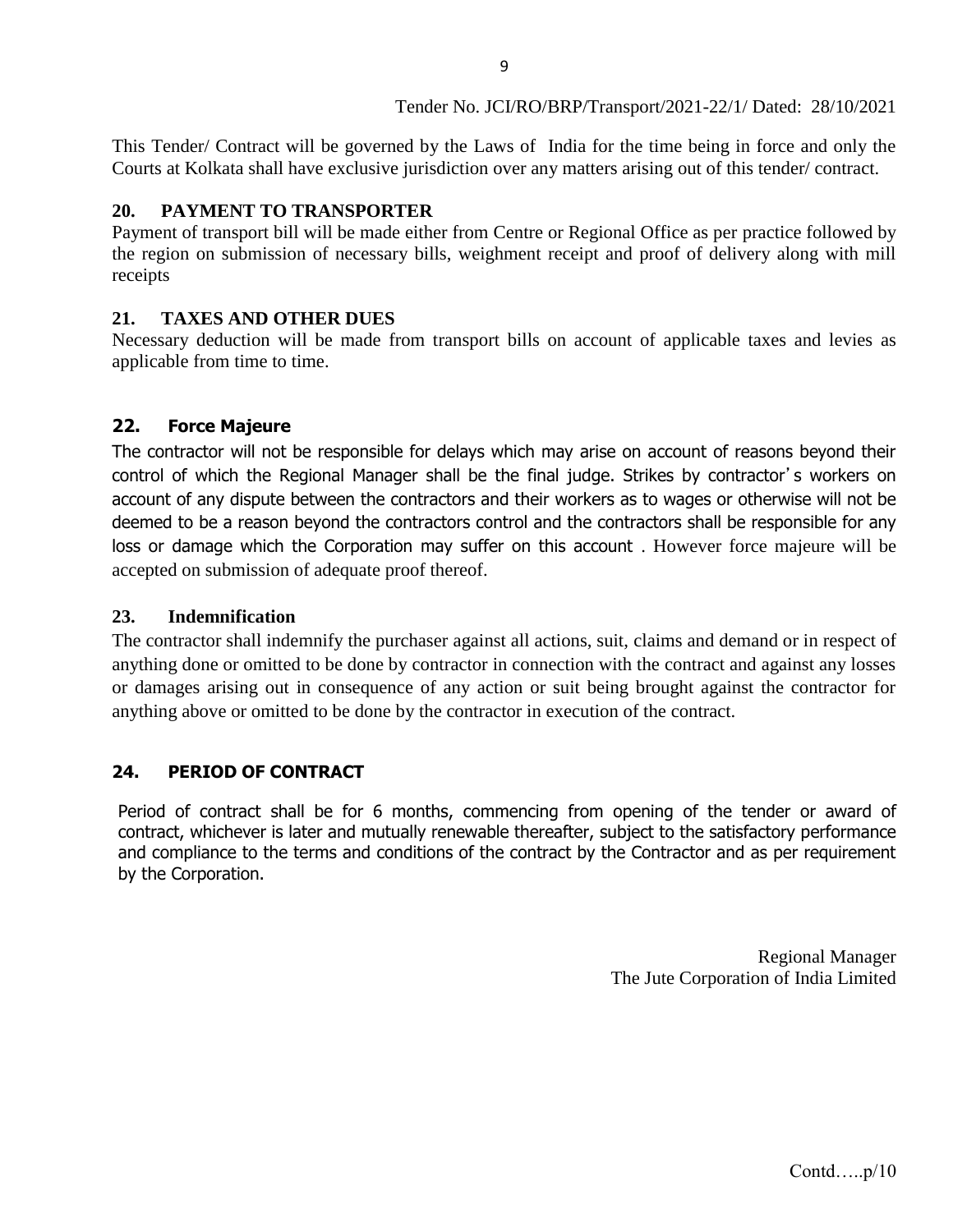#### **Annexures-1**

#### **TECHNICAL BID**

Name of the tenderer: Address of the tenderer:

To

The Regional Manager The Jute Corporation of India Limited Regional Office Berhampore

Dear Sir,

- 1. I hereby submit the sealed tender for "Appointment of Road Transport Contractor" from ………………… to ……………………….
- 2. I have thoroughly examined and understood all the terms & conditions as contained in the tender document and agree to abide by them
- 3. Demand draft/Electronic Clearing System (ECS) No. ……………… dated ……………. is enclosed as Earnest Money I/we agree to the fact that on acceptance of the tender the EMD will be converted to security money as stipulated in the tender document
- 4. I do hereby, declare that the entries made in the tender and the details attached there in are true
- 5. I hereby declare that my Firm/Company has not been blacklisted or otherwise declared during the last five years by The Jute Corporation of India Limited or any other public sector undertaking of any Government body or any other client for any failure to comply with the terms and conditions of any contract or for violation of any Statute, Rule or Administrative Instructions

#### OR

I hereby declare that my Firm/Company was blacklisted/debarred by (here give the name of the client) for a period of ……………….. which period has expired on …………………(Full details of the reasons for blacklisted/debarring and the communication in this regard should be given)

- 6. I hereby declare that no contract entered in to by me/my Firm/Company with The Jute Corporation of India Limited or any other public sector undertaking of any government or any other client, has been terminated before the expiry of the contract period at any point of time during the last five years
- 7. I hereby declare that the Earnest Money Deposit and/or Security Deposit has not been forfeited or adjusted against any compensation payable in the case on any Contract entered in to by me/us with The Jute Corporation of India Limited or any other public sector undertaking of any government body during the last five years
- 8. I hereby declare that I have not been convicted at any time by a Court of Law for any offence and sentenced to imprisonment within a period of three years of more

I/we certify that all information furnished by me/us is correct and true in the event of any information found to be incorrect/untrue "The Jute Corporation of India Limited" shall have the right to disqualify me/us without giving any notice or reason thereof summarily terminate the contract, without prejudice to any other rights that the Corporation may have under the Contract and Law

(Signature & Seal of the tenderer)

Contd…..P/11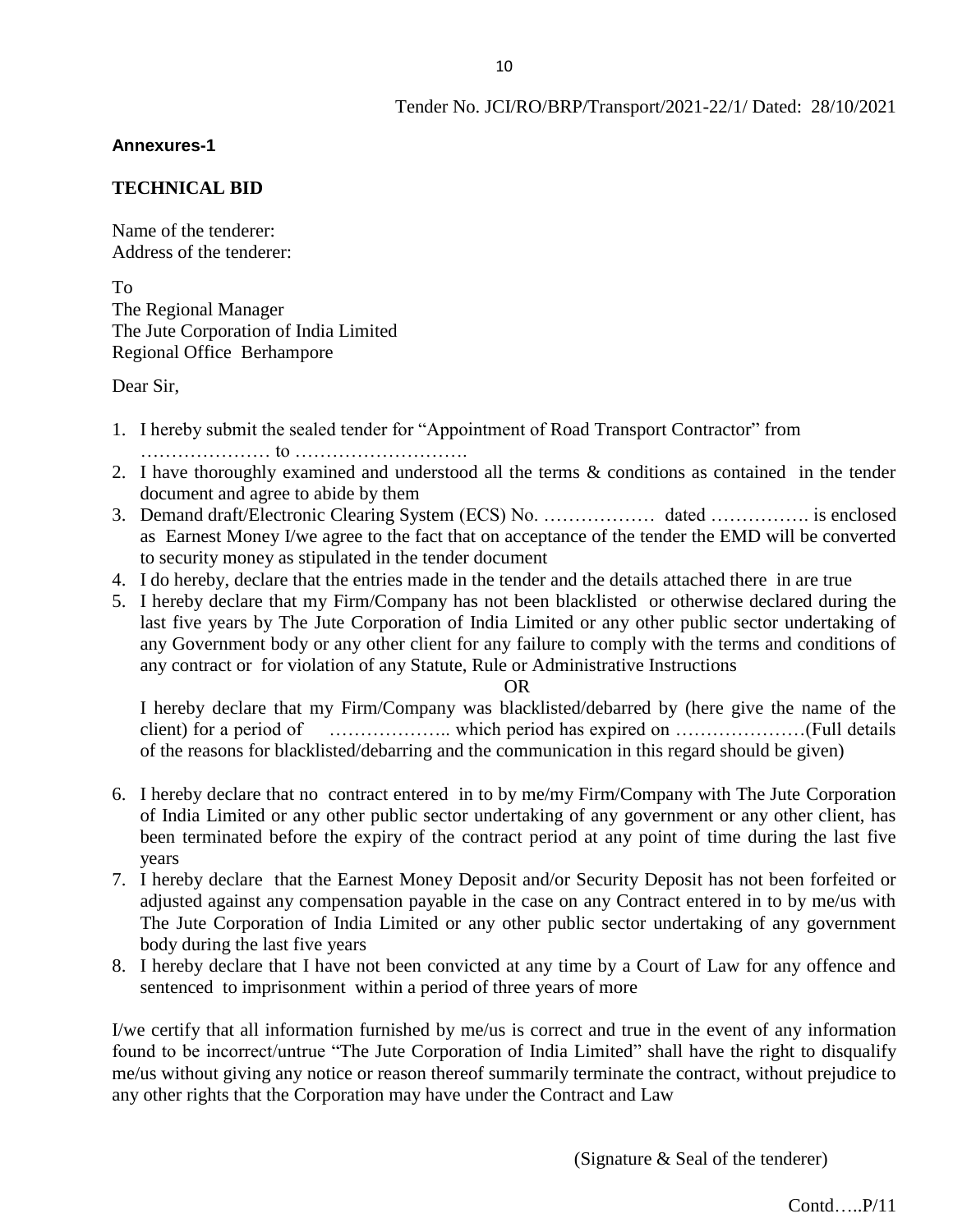#### **Annexure-2**

#### **THE JUTE CORPORATION OF INDIA LIMITED TENDER FOR ROAD TRANSPORT CONTRACT FROM DPCs/GODOWNS**

#### (TO BE FILLED IN BY THE TENDERER)

#### 1) **Details of Tenderer**

Name **:**

Date of birth **:**

Address **:**

Email ID **:**

Contract no **:**

#### 2) **Composition of Tenderer**

- a. Proprietorship concern/registered partnership firm/ Company**:**
- b. Name of the proprietor/All partners**:**
- c. Business in which the tenderer is employed **:** together with particulars of the Head Office and Business if any.

#### 3) List of documents attached

|   | a) Forwarding Letter                              | Yes/No |
|---|---------------------------------------------------|--------|
|   | b) Income Tax PAN                                 | Yes/No |
|   | c) Professional Tax                               | Yes/No |
|   | d) Trade License                                  | Yes/No |
|   | e) Proof of Business address with contact number  | Yes/No |
| f | Certificate of Registration issued by Ministry of | Yes/No |
|   | Transport & Highway under the provisions          |        |
|   | of the Carriage by Road Act 2007                  |        |

- g) GST registration details Yes/No
	-

(Signature and Seal) (Authorized Signature

Contd…..P/12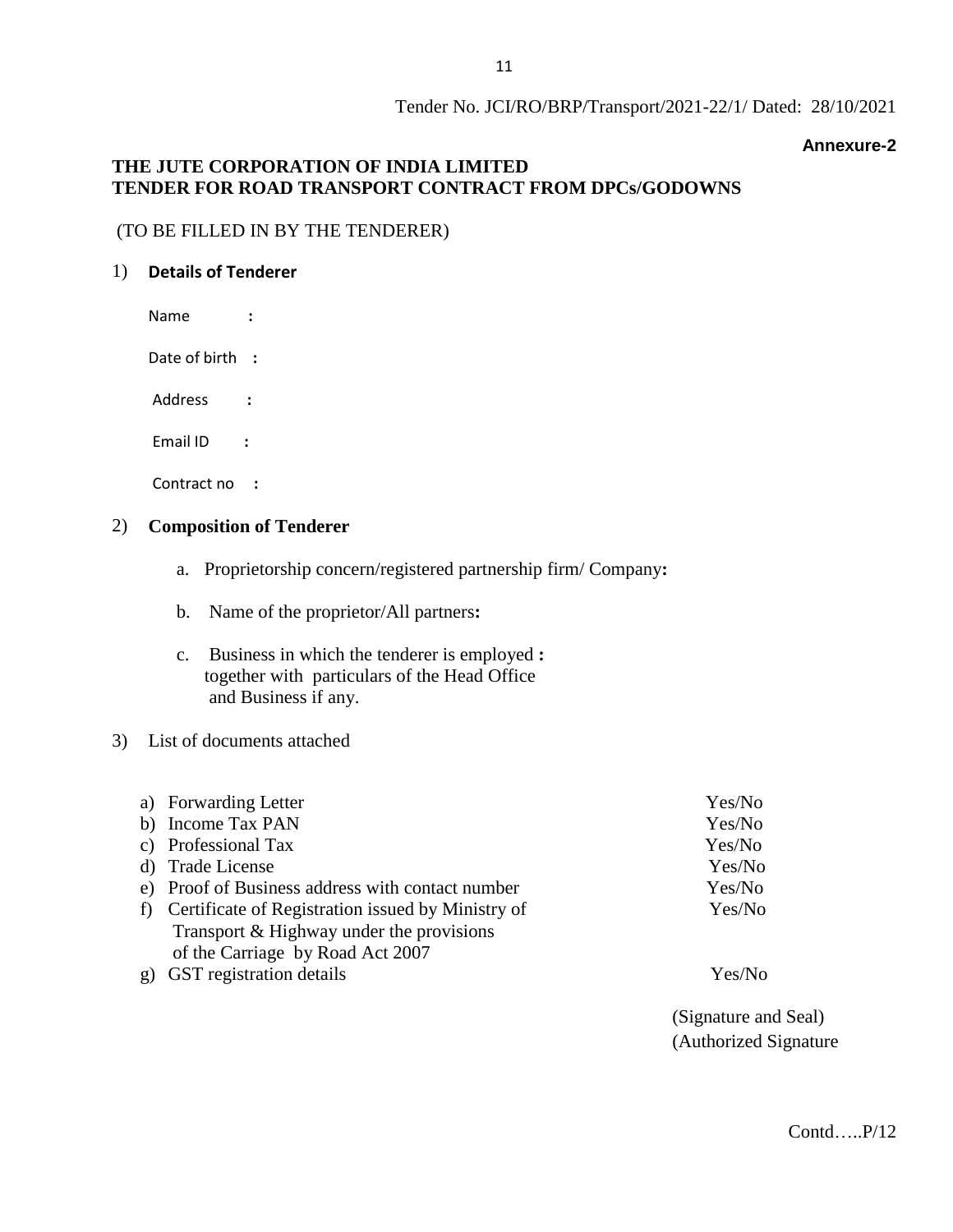#### **Annexure -3**

# **SECTION WISE LOCATION OF MILLS**

| <b>B.T.Road</b>           | G.T. Road              | <b>Budge Budge</b>                           | <b>Chengaile</b>       |  |  |
|---------------------------|------------------------|----------------------------------------------|------------------------|--|--|
| Ganges Jute mill          | Hanuman Jute Mill      | Calandenia Jute Mill                         | Ludlow Jute Mill       |  |  |
| <b>Reliance Jute Mill</b> | Naskarpara Jute Mill   | <b>Chevior Jute Mill</b>                     | Kaneria Jute Mill      |  |  |
| <b>Auxkland Jute Mill</b> | Shyamnagar Jute Mill   | <b>Budge Budge Jute Mill</b>                 | Delta Jute Mill        |  |  |
| Kelvin Jute Mill          | Angus Jute Mill        | <b>Birla Jute Mill</b>                       |                        |  |  |
| Agarpara Jute Mill        | Victoria Jute Mill     | Ganesh Jute Mill                             | Howrah                 |  |  |
|                           | (RDB Textile)          |                                              |                        |  |  |
| Prabartak Jute Mill       | Dalhousie Jute Mill    | National Jute Mill                           | <b>Fort Gloster</b>    |  |  |
| Khardah Jute Mill         | <b>Bally Jute Mill</b> | <b>Bowria Jute Mill</b><br>Hooghly Jute Mill |                        |  |  |
| Alexandra Jute Mill       | Mahadeo Jute Mill      | Calcutta Jute Mill                           | <b>Union Jute Mill</b> |  |  |
| Naihati Jute Mill         | Champdany Jute Mill    | Surah Jute Mill                              | Bally No.2 (Ultagang)  |  |  |
| Kennison Jute Mill        | Sreerampore Jute Mill  |                                              | Howrah Jute Mill       |  |  |
| Aliance Jute Mill         | Willinton Jute Mill    |                                              | Bijoyshree Jute Mill   |  |  |
| Titagarh Jute Mill        | North Brock Jute Mill  |                                              | Fort William Jute Mill |  |  |
| Gourisankar Jute Mill     | Hesting (Rishra)       |                                              |                        |  |  |
| Baranagar Jute Mill       | Naskarpara, Ghosori    |                                              | <b>Burdwan</b>         |  |  |
| Kamarhati Jute Mill       | Joy Tirupati Jute Mill |                                              | <b>Barsul Tex</b>      |  |  |
| Kankinara Jute Mill       | Gandalpara Jute Mill   |                                              |                        |  |  |
| Nadia Jute Mill           | Aditya (Bhadreswar)    |                                              |                        |  |  |
| Gouripur Jute Mill        | Ambica Mfg. Belur      |                                              |                        |  |  |
| Anglo India Jute Mill     | Tirupai Jute Mill      |                                              |                        |  |  |
| Hukumchand Jute Mill      | India Jute Mill        |                                              |                        |  |  |
| Jagatdal Jute Mill        |                        |                                              |                        |  |  |
| Maghna<br>Mill<br>Jute    |                        |                                              |                        |  |  |
| (Shyamnagar)              |                        |                                              |                        |  |  |
| Empire<br>Mill<br>Jute    |                        |                                              |                        |  |  |
| (Titagarh)                |                        |                                              |                        |  |  |
| Naffarchand Jute Mill     |                        |                                              |                        |  |  |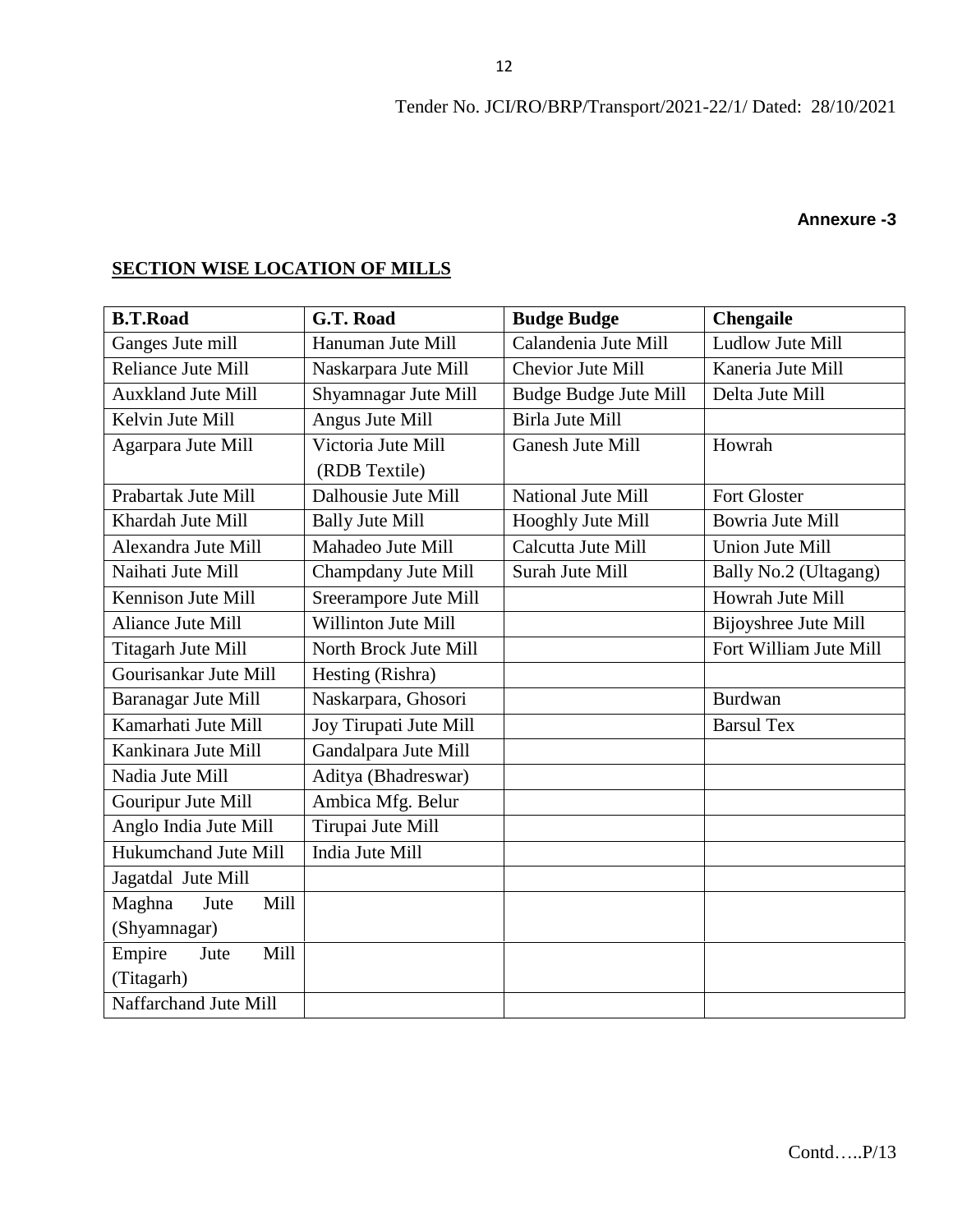| PRICE BID                                                                                          |    |  |  |  |  |
|----------------------------------------------------------------------------------------------------|----|--|--|--|--|
| From:                                                                                              |    |  |  |  |  |
| Name:                                                                                              |    |  |  |  |  |
| Address:                                                                                           |    |  |  |  |  |
|                                                                                                    |    |  |  |  |  |
| To                                                                                                 |    |  |  |  |  |
| The Regional Manager.                                                                              |    |  |  |  |  |
| The Jute Corporation Of India Limited,                                                             |    |  |  |  |  |
| <b>Regional Office Berhampore</b>                                                                  |    |  |  |  |  |
| Dear Sir,                                                                                          |    |  |  |  |  |
| I am submitting the price bid for the "Appointment as Road Transport Contractor"                   |    |  |  |  |  |
| from                                                                                               | to |  |  |  |  |
| 2. I have thoroughly examined and understood all the terms & conditions as contained in the tender |    |  |  |  |  |
| document and its annexures and agree to abide by them.                                             |    |  |  |  |  |
|                                                                                                    |    |  |  |  |  |

3. I offer to work at the following rates inclusive of all taxes, duties, cess etc.

| <b>Rates per Bale(in INR)</b> |               |      |              |        |          |         |            |       |            |
|-------------------------------|---------------|------|--------------|--------|----------|---------|------------|-------|------------|
|                               | <b>Others</b> |      |              |        |          |         |            |       |            |
| Name of                       | <b>B.T.</b>   | G.T. | <b>Budge</b> | Howrah | Chengail | Burdwan | Visakhapat | Eluru | Vizianagar |
| Centre                        | Road          | Road | <b>Budge</b> |        |          |         | nam        |       | am         |
| Bhagirathpur                  |               |      |              |        |          |         |            |       |            |
| Cossimbazar                   |               |      |              |        |          |         |            |       |            |
| Domkal                        |               |      |              |        |          |         |            |       |            |
| Hariharpara                   |               |      |              |        |          |         |            |       |            |
| Jalangi                       |               |      |              |        |          |         |            |       |            |
| Jangipur                      |               |      |              |        |          |         |            |       |            |
| Kaliganj                      |               |      |              |        |          |         |            |       |            |
| Kaladanga                     |               |      |              |        |          |         |            |       |            |
| Nazirpur                      |               |      |              |        |          |         |            |       |            |
| Shaktipur                     |               |      |              |        |          |         |            |       |            |
| Lalbag JTM                    |               |      |              |        |          |         |            |       |            |
| Dhuliyan                      |               |      |              |        |          |         |            |       |            |
| Dhuliyan (130                 |               |      |              |        |          |         |            |       |            |
| KG)                           |               |      |              |        |          |         |            |       |            |

Yours faithfully

**Annexure-4**

Signature and Seal of the Tenderer